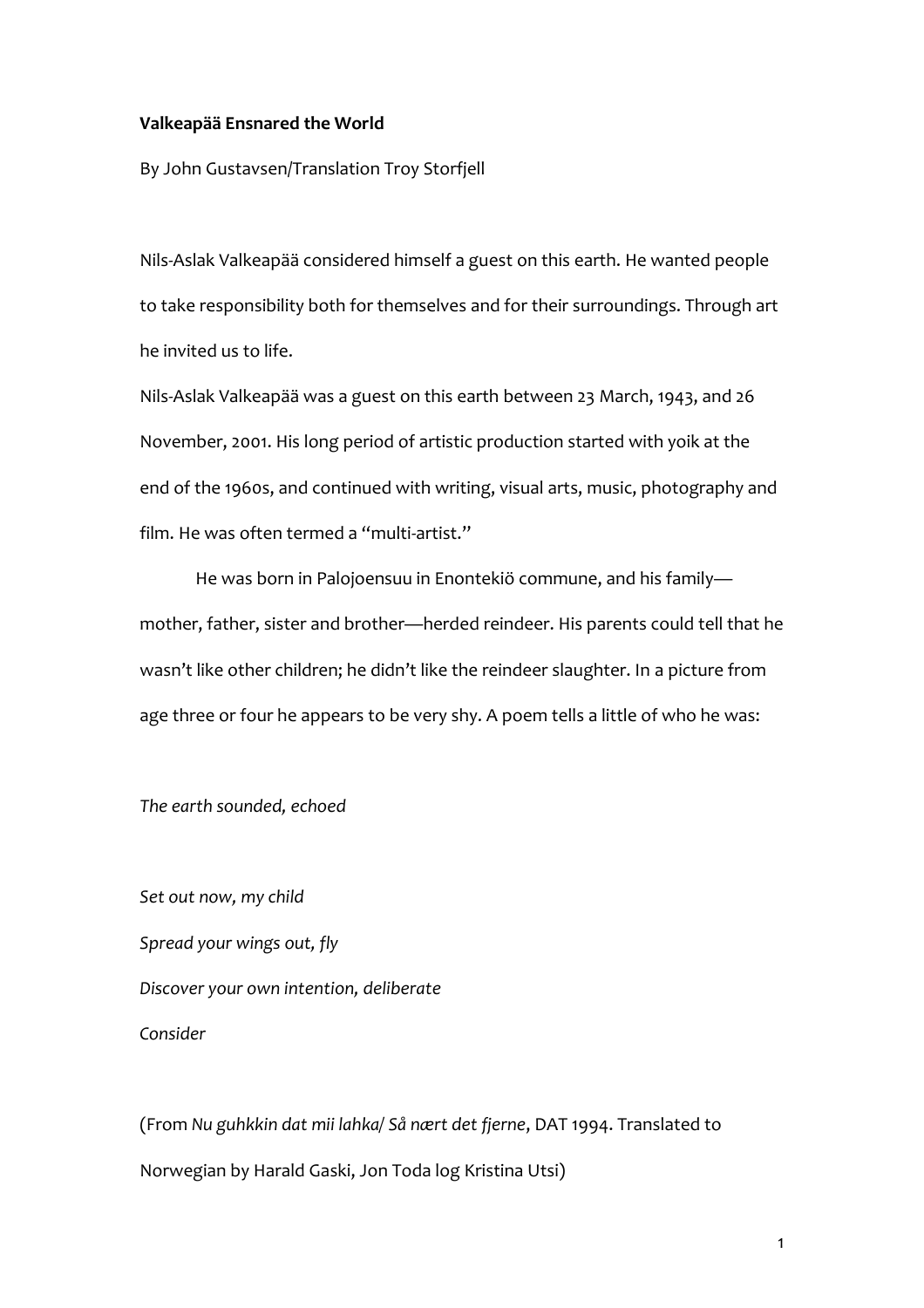Nils-Aslak Valkeapää attended the teachers' college in Kemijärvi in Finnish Lappland. But he never worked as a teacher. When he was around 25 years old, he stepped out into art. It was primarily yoik that occupied him, but he also drew and wrote. And he was angry, angry because Sámi children weren't able to learn their mother tongue, and because the Nordic states occupied what he considered to be the land of the Sámi. This was the driving force behind his first book to come out, published in Finnish in 1971 as *Terveisiä Lapista* (in Norwegian as *Helsing frå Sameland*, Pax forlag, 1979, translated by Liv Hatle, and in English as *Greetings From Lapland: The Sami, Europe's Forgotten People*, Zed Press, 1983, translated by Beverley Wahl). The book was published "in youthful anger," and he tells us that "in my heart the bluethroat twittered, but at times a cold wind blew there."

**Valkeapää** ("the bright head") traveled long paths leading to his reception of the Nordic Council Literature Prize in 1991 for his poetry and photography collection *Beaivvi, áhčážán* (*Solen, min far* in Norwegian, and *The Sun, My Father* in English). This was a high point of his life, leading to important appearances and performances. Many projects were planned or projected, but then the dramatic happened. "Áilohaš," as his friends called him, was the victim of an automobile accident in 1996, not far from his home in Beattet/ Pättikä, forty kilometers west of Karesuando. For a long time he hovered between life and death, but eventually he recovered, and continued …

2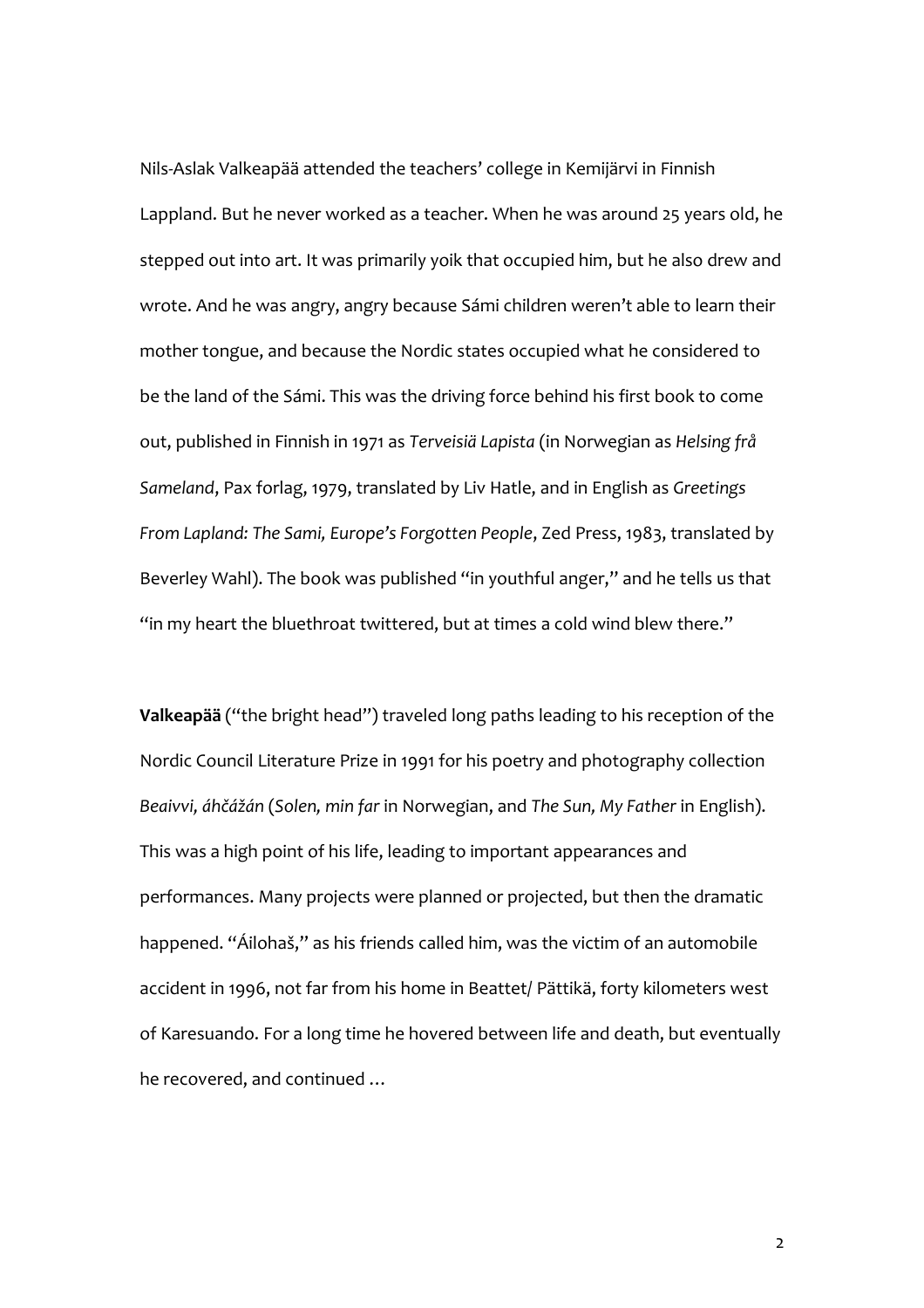His response was the book *Jorda, min mor* (The Earth, My Mother, DAT forlag 2006), translated to Norwegian by his trusted friend Harald Gaski. Valkeapää had risen to a new achievement, clearly injured by the accident, but after having completed the work *Eanni, eannážan*, which came out in 2001, the fatal occurred. On a November evening in 2001 he lay down to rest at a friend's in Helsinki. He never woke up; his heart gave out.

**Between** *The Sun, My Father* and *Eanni, eannážan* lies a long journey. While the sun is the masculine symbol, the engergy that streams from outer space, the mother is that which receives, creates life and protects. Nils-Aslak Valkeapää lived for quite a while with his mother, during her final years in Skibotn, and later when he visited her at the nursing home in Lyngen. He even published a book of her drawings.

The two large books must have been planned for a long time. In Copenhagen he once told about why he traveled so much: it was in order to meet other Indigenous people and dive into their knowledges and worlds. We should see these two poetry and photography books in connection with the poetic cycle *Ruoktu váimmus* (1985; *Vindens veier* 1990; *Trekways of the Wind* 1994). *The Sun, My Father* came out in Sámi in 1988, and its nomination for the Nordic Prize led to translation three years later by Harald Gaski, Jon Todal and Kristina Utsi. The first book is illustrated with pictures from Sámiland, while the later one also contains photos of Indigenous peoples from many areas. His colorful paintings are an abstract narrative with clear symbols of birth and death, earth and people. Some

3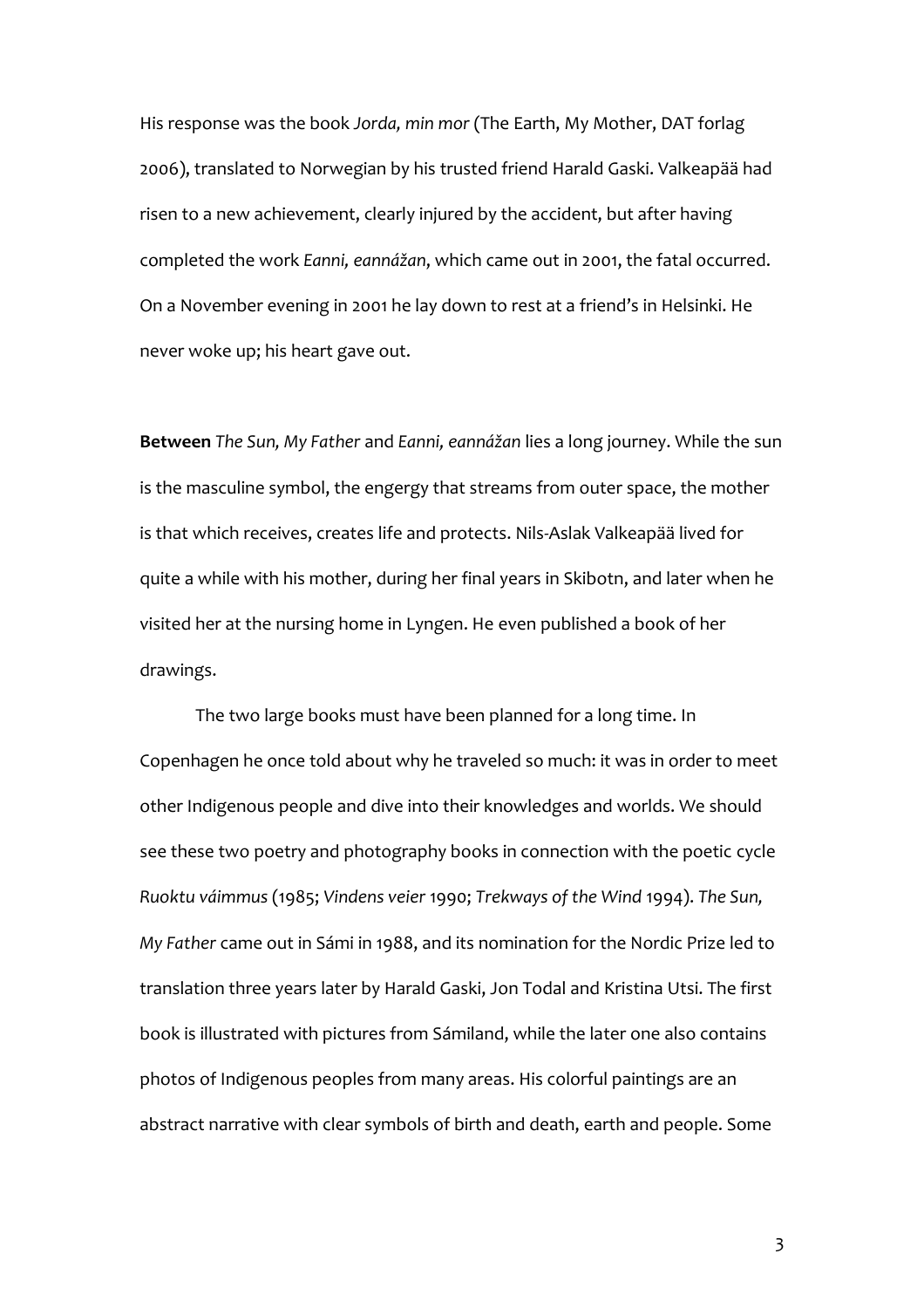of the photographs by Roald Amundsen, among others, demonstrate the strong connections along the arctic circle and between Indigenous peoples.

**The journeys** in Valkeapää's life were many, and this helps to shape the texts. A requirement for being able to manage something like that is that one has a place to come back home to. The auther who couldn't bring himself to take the life of a reindeer had to find another profession for himself. His life was characterized by journeys to see, think and understand. The tundra's son, born in the mountains, was eventually drawn to the sea, towards the coast where his mother had moved as a child, to Uløya. He eventually came to feel comfortably at home in Skibotn. His poetry is characterized by the year's seasonal changes, by the cycle of light and darkness. What is he doing?

*I wander*

*along the mind's valleys on the high mountain follow the hollows and clefts*

The poems told us about the international artist who visited Indigenous friends across much of the earth. In his books we see his drawings, paintings and photographs. He often visited museums in order to find traces of the Sámi past, but here he also bumped into other people's ways of life.

4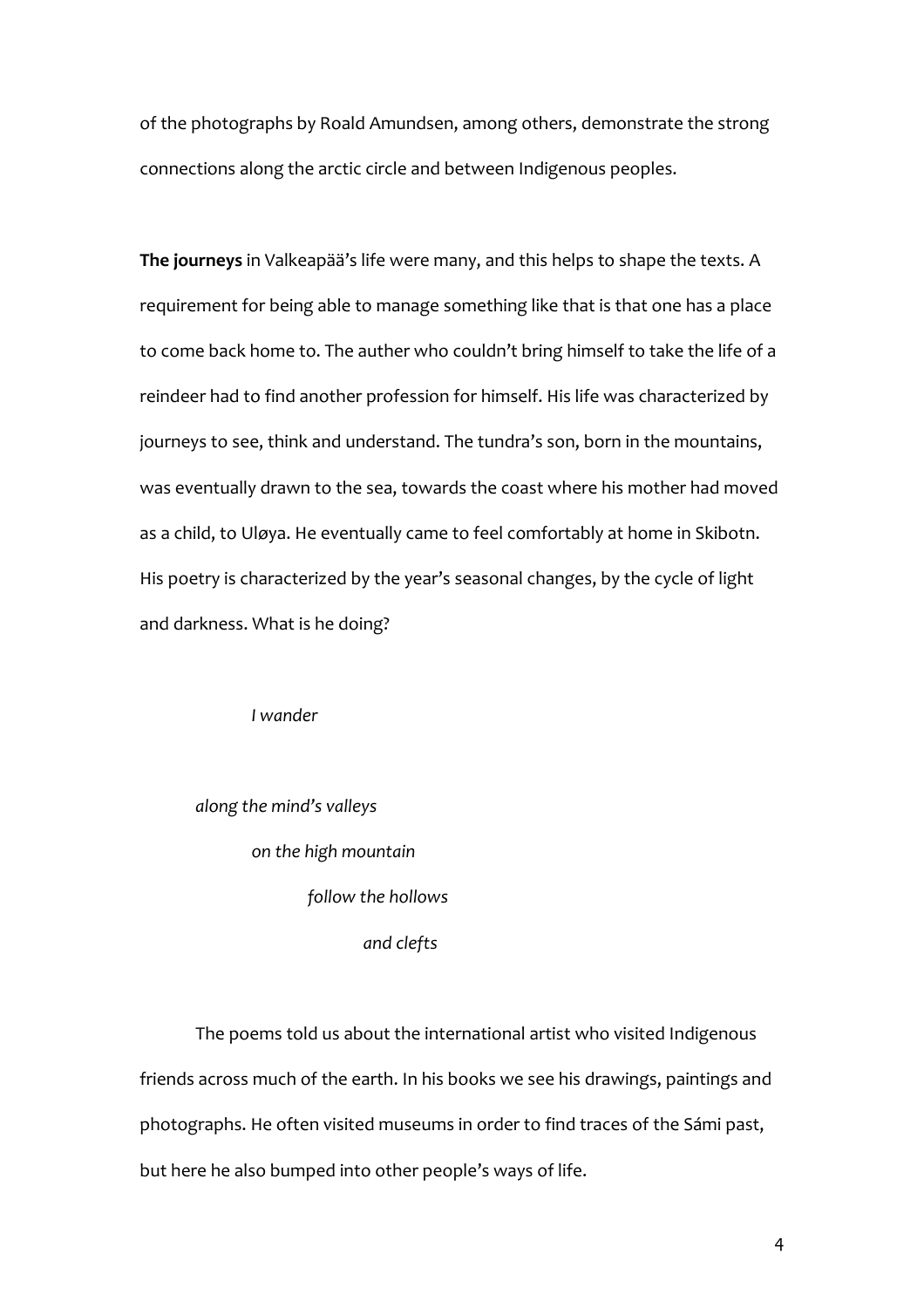He used all his senses, both when traveling and when meeting others, and he quite intentionally enjoyed sights, sounds, smells and movements. When he returned home to his small cottage in the mountains, he didn't just sit inside, but went out to look after the reindeer and to be together with his family. And as part of his "extended family" he included the birds, with whom he had heart-to-heart conversations. This is what he brought into his art, perhaps most of all in his poems. The words wander like reindeer on the tundra.

*The human being,*

*a shadow across the heavens night's dark side*

Nils-Aslak Valkeapää was always willing to take new steps. When Nils Gaup began work on the film *Ofelaš* (*The Pathfinder*), Valkeapää had a role in it as the leader of the *siida*, the Sámi village. But he also composed the film's musical score, and through that the expanded space within us as we watch it.

**The accident** robbed Nils-Aslak Valkeapää of his ability to yoik, something he expressed real sorrow over in a conversation at his home in Skibotn. But now it was almost as if he yoiked forth the pictures on the screen with a wide landscape of poetry: words that float on the water, or are formed as mountains, formations and birds.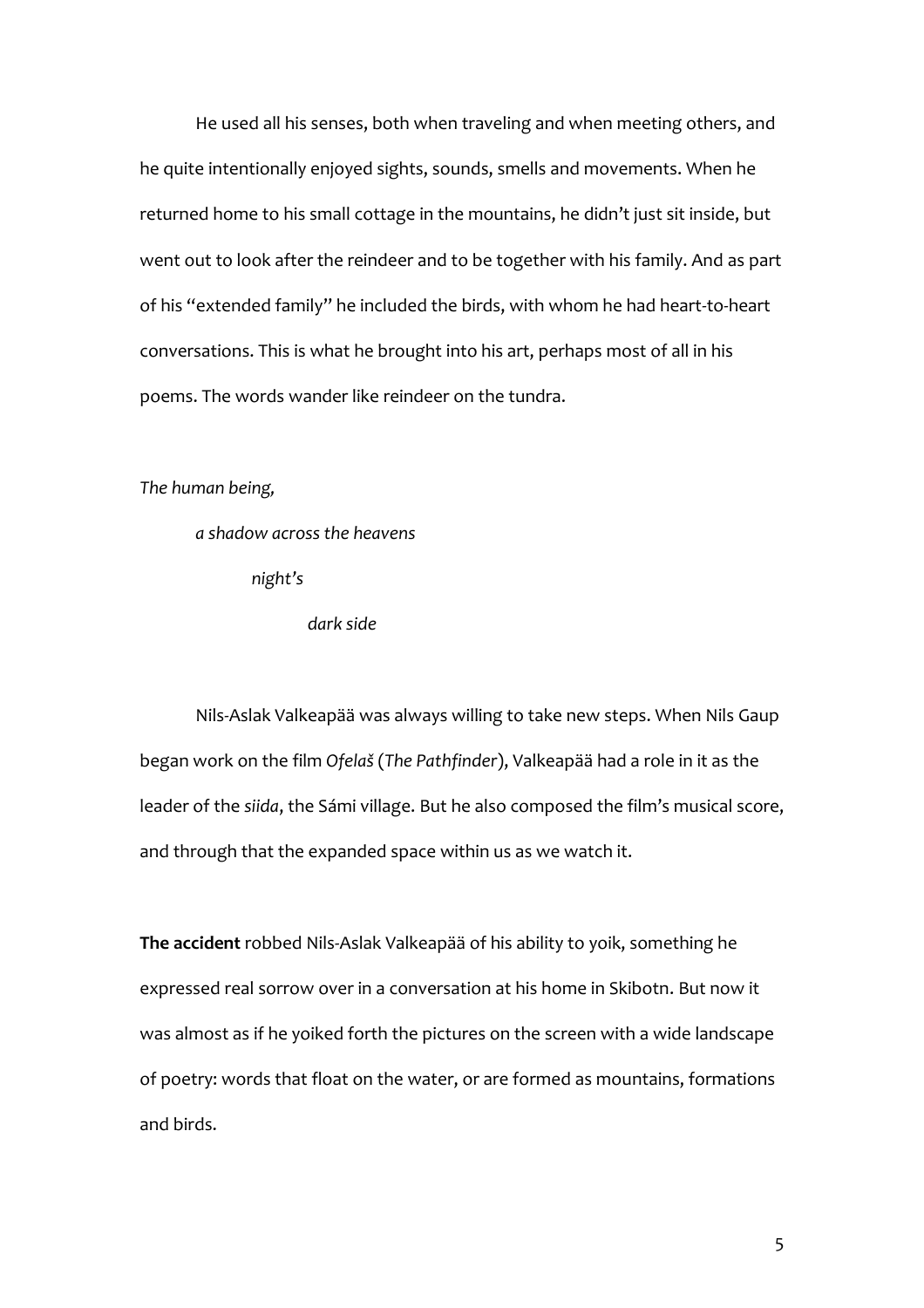As he approached the year 2000 he was in the process of fulfilling the dream of having his own home on the boundary between sea and land. He was occupied with what he referred to as "Nordic space." His house would receive the light, the whispering of the sea, the wind's sighing and the body's impulses. He gave it the name *Lásságámmi*, or *Svaberggammen* (lit. "the turf hut on the smooth, sloping shore rock"). If you visit the area in Skibotn, you will see some of the thought behind it. The house was built for soul and body, with a sauna in the basement, of course. From here he and guests could quickly take a dip in the fjord.

Valkeapää could see, and he had something to tell us. But much was difficult for him to express. "Pain's Text" tells us something of cultures in collision:

#### *here*

*also here*

*here also*

*money*

*machines*

*foreign ways of thinking*

**The rebel** Nils-Aslak Valkeapää is seldom highlighted. He suspected civilization, technology, science, progress; but was he a contrary reactionary? He was undoubtedly subject to the pressures of vanity from the many who, as his fame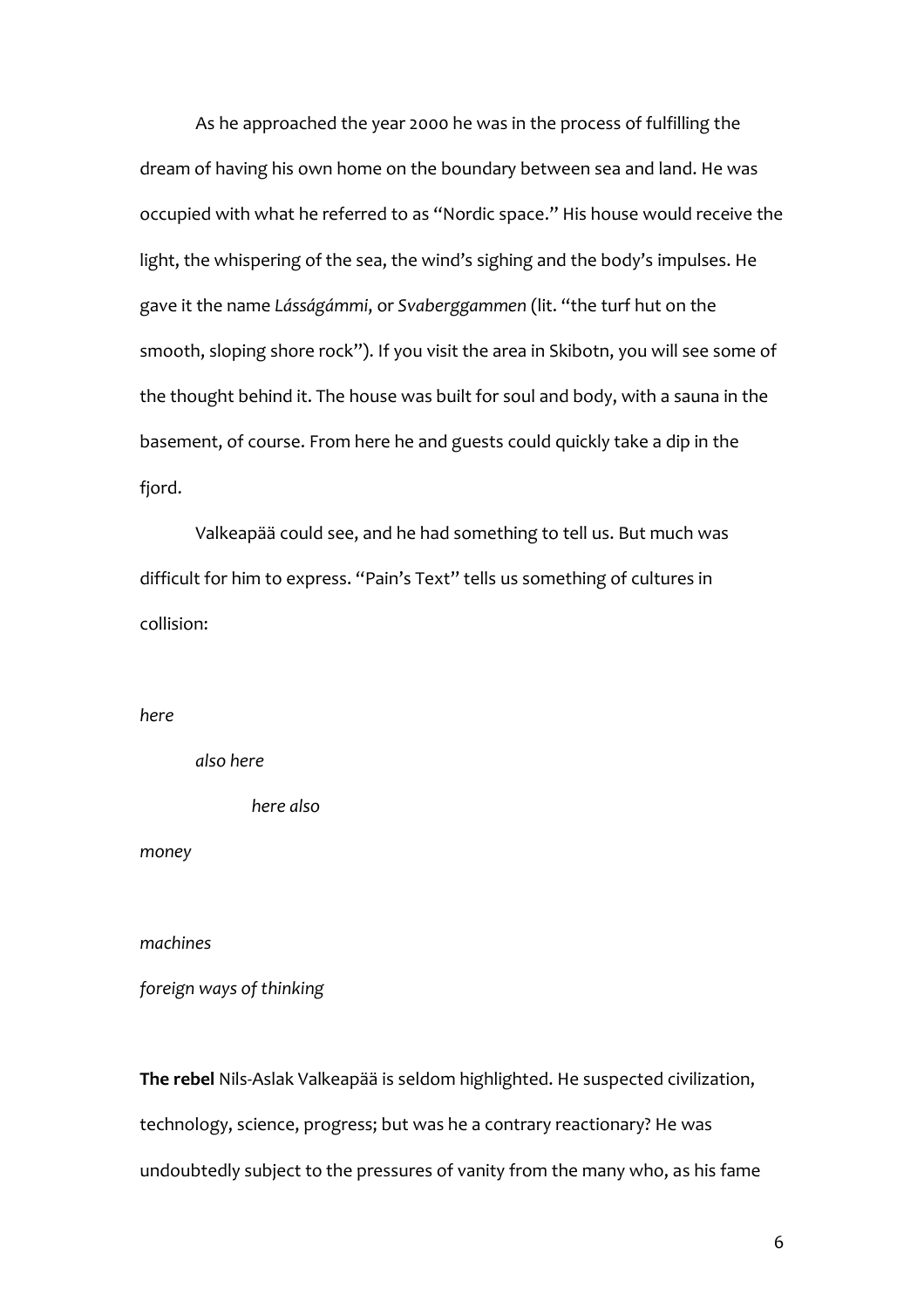began to grow, wanted to colonize him. He often chose, therefore, to escape by playing with words as birds and vehicles. They could take him there where he most wanted to go:

*Ivgu*

*Ivgovuotna*

*Ivgoráss´*

*Ivgobahta*

*…*

*galgu*

### *Gálgojávrri*

Words, light as birds, would weigh heavily, and not let themselves be easily captured. Here was a linguistic opposition to the empty speech often referred to as scholarly knowledge. Here are simple pictures with strong colors, with the light of water and the taste of blood.

Or an ironic, rebellious warning to "Learned Wise Good Fine

Knowledgeable Scholars:"

#### PEOPLE

## litter

mess up

make filthy

tear down